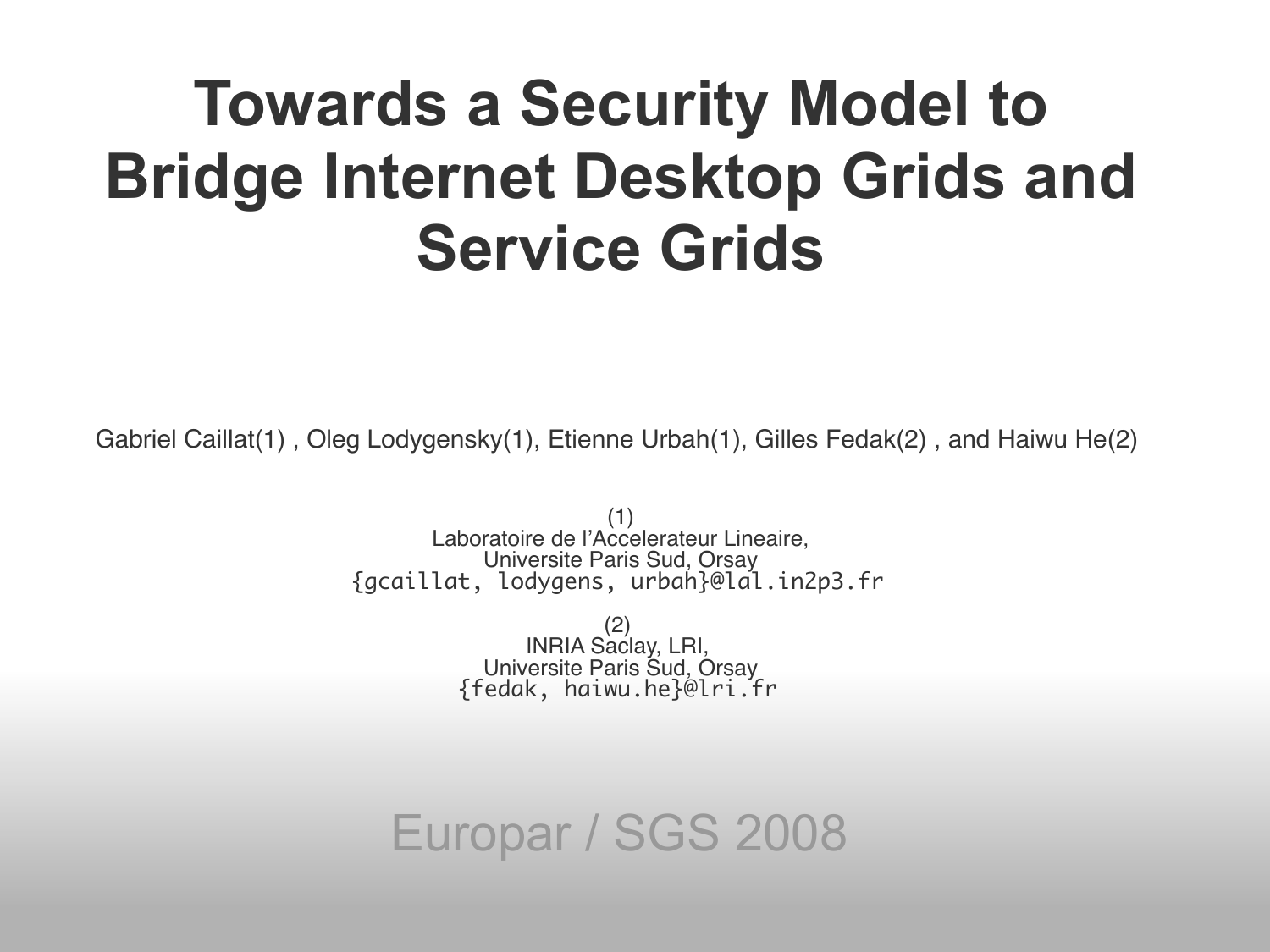# **Summary**

- Service Grid and Desktop Grid Definitions
- Service Grid and Desktop Grids Security Models
- Bridging SG and DG
	- The SuperWorker approach
	- The Giding-in approach
- Bridging XtremWeb and EGEE
- Conclusion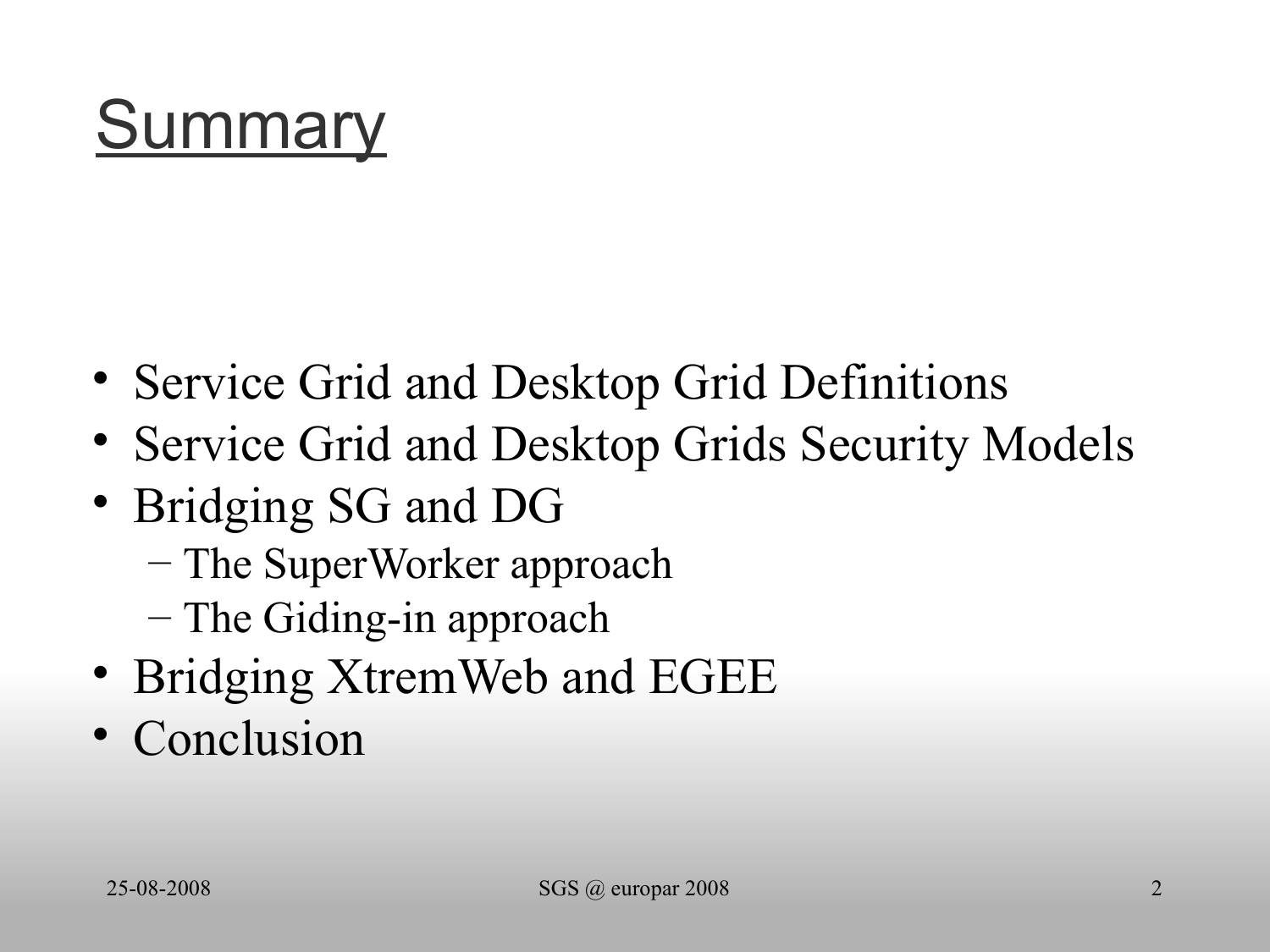#### Service Grids

EGEE, NorduGrid, National Grid Service...

- Dedicated and known computing ressources.
- **High quality of service.**
- **High security (Authentication, Encryption)**

 $\Omega$ <sub>25</sub>D<sub>2</sub> ifficult to maintain<sub>s GS</sub> @ europar 2008 Difficult to join as ressource and/or user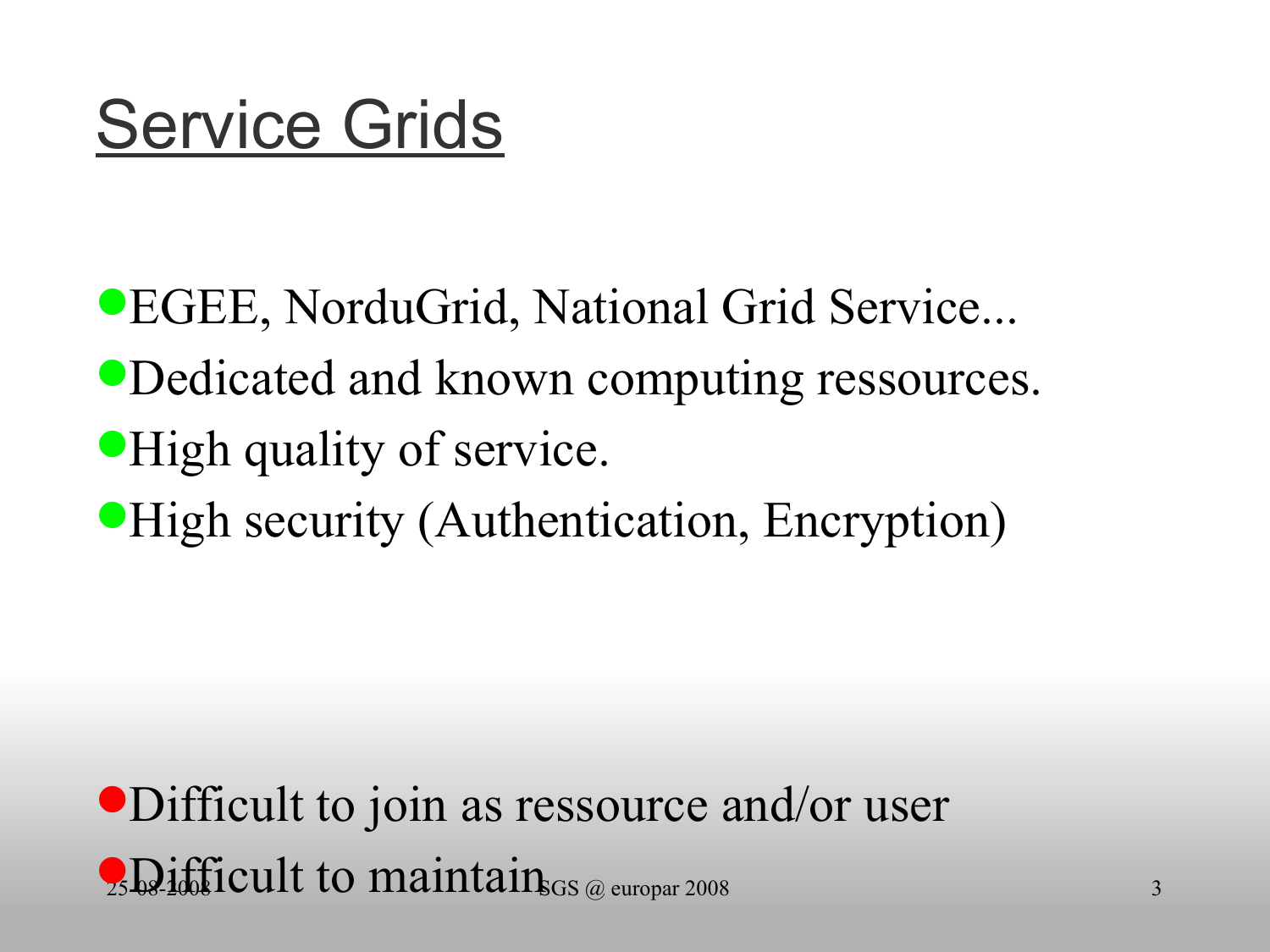- BOINC, XtremWeb, Xgrid...
- One of the largest distributed computing system
- Anyone can join at any time
- No special expertise to maintain

#### Low Quality of Service

Low security, anonymous computing ressources / users

25-08-2008 SGS @ europar 2008 4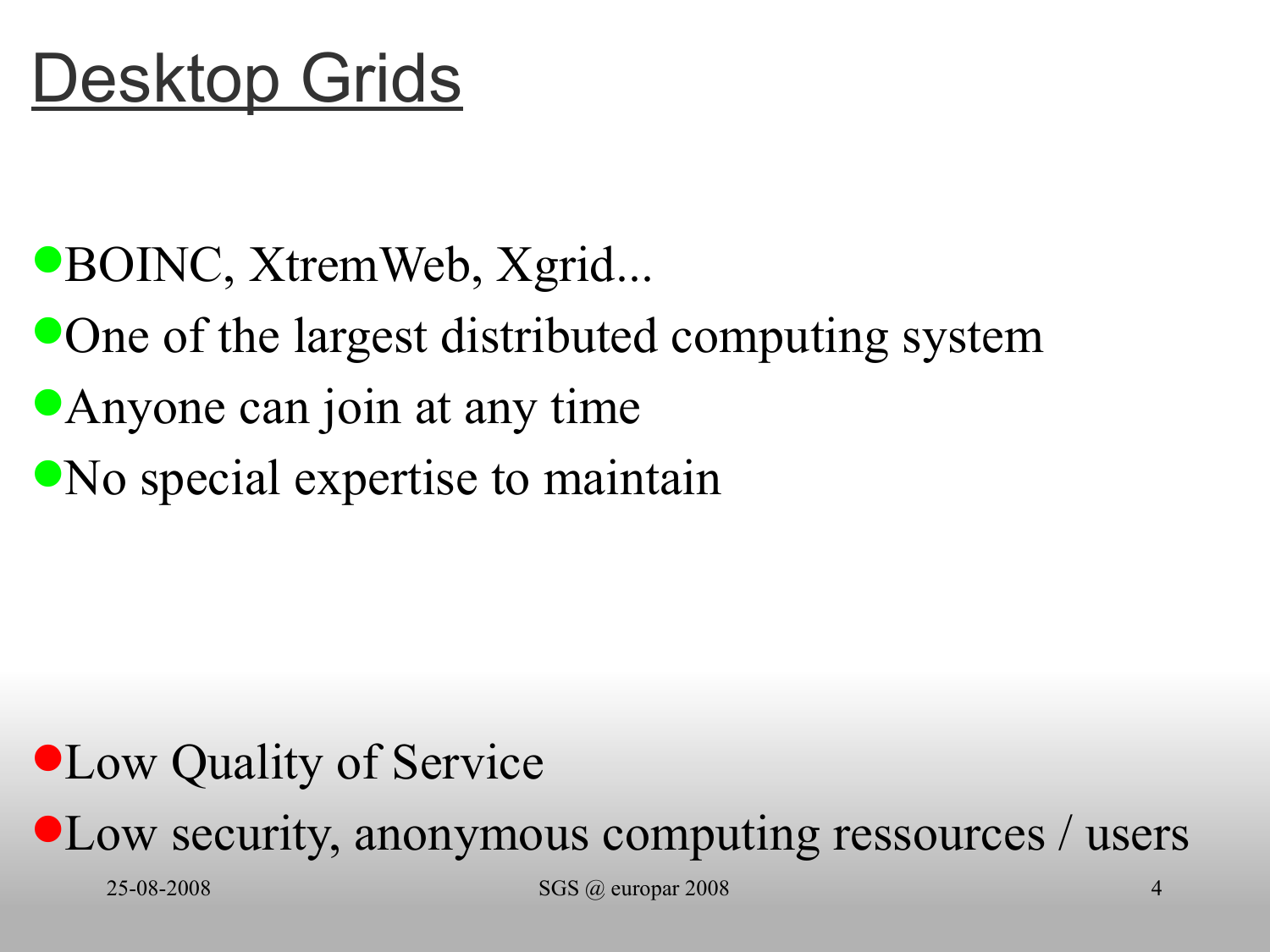#### **Security Model of Service Grids**

- Grid Security Infrastructure (EGEE)
- Secured authenticationd and communications
- based on:
	- public key encryption (auth. and com.)
	- X.509 certificates (auth.)
	- $-$  SSL (com.)
- Managed by trustable Certicate Authorities and VO Management Services.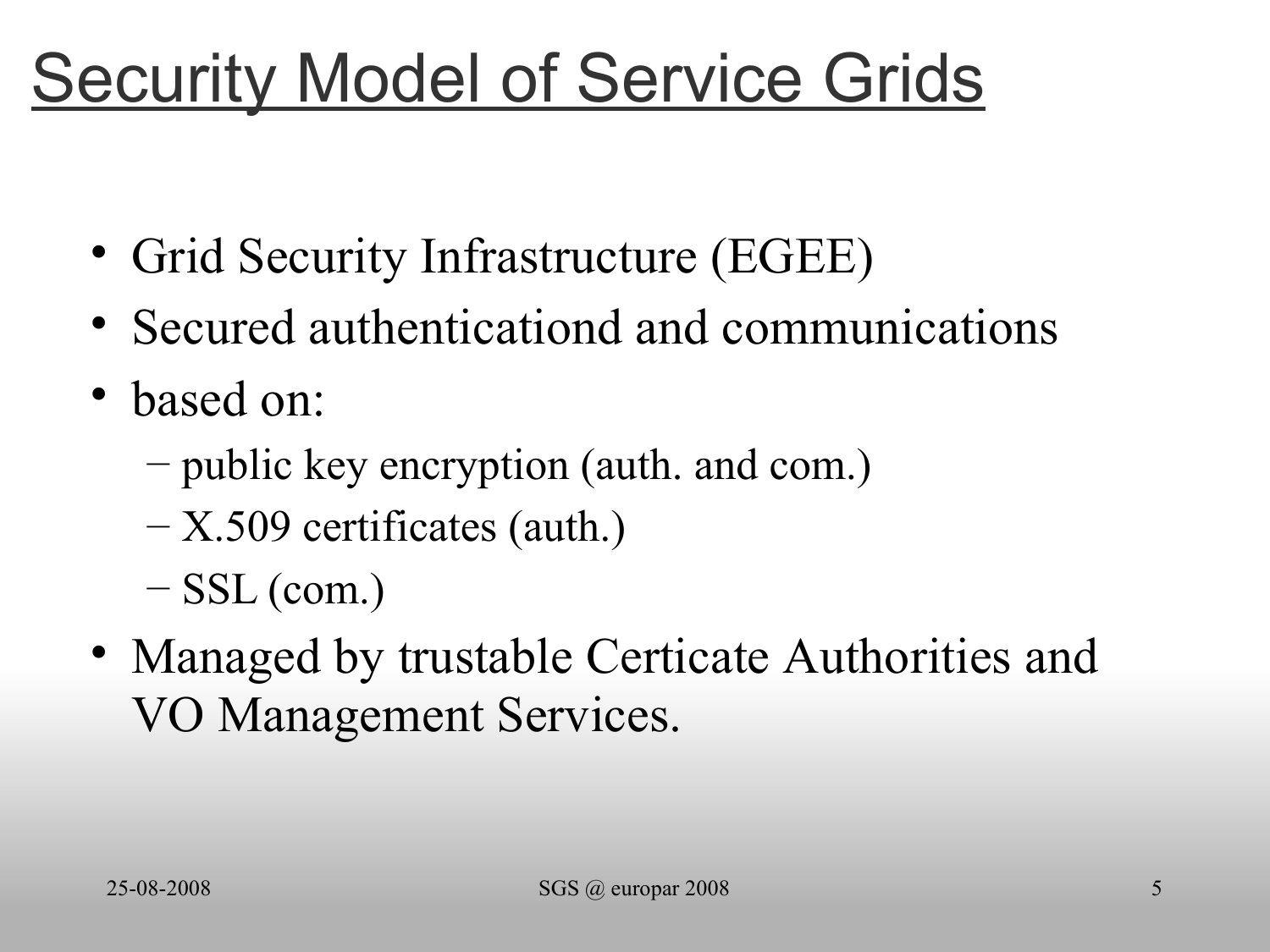# **Security Model of Desktop Grids**

- Boinc is assymetric:
	- Open to the web
	- Many anonymous volunteers must trust a few well known projects. Reverse is not true
	- Enforced by a private/public key to authenticate the project, jobs and results.
- XtremWeb is P2P:
	- Open to the web
	- Any participant can be user and/or volunteer
	- Unix like user rights/access rights and optional sandboxing to protect the platform
	- Enforced by private/public key to authenticate the coordinator
- Xgrid is (too) easy:
	- Optional single password for authentication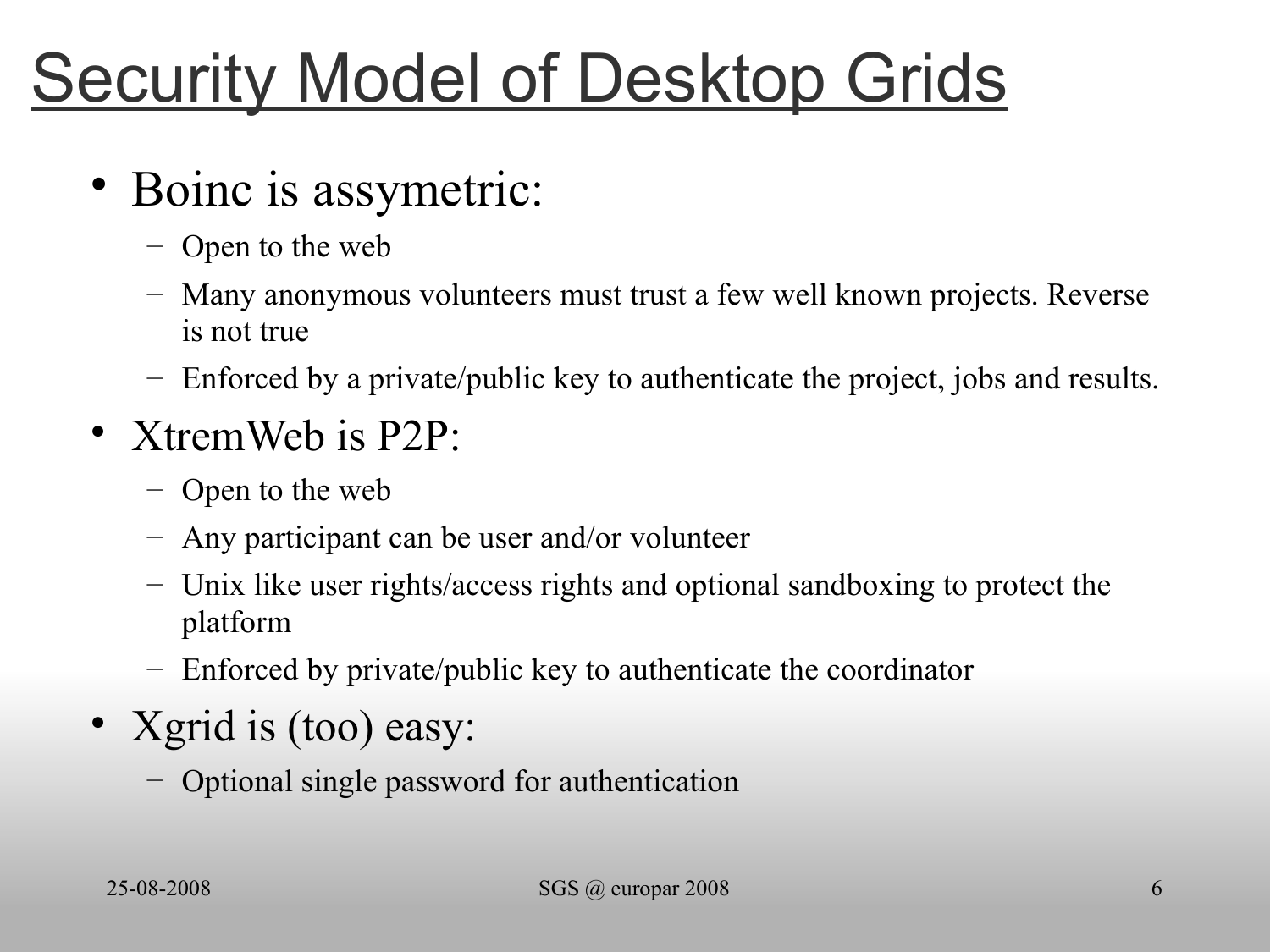## Bridging SG's and DG's

• Part of the EDGeS european FP7 infrastructure project More information at [www.edges-grid.eu](http://www.edges-grid.eu/)

- Two main approches:
	- The Superworker
	- The Gliding-in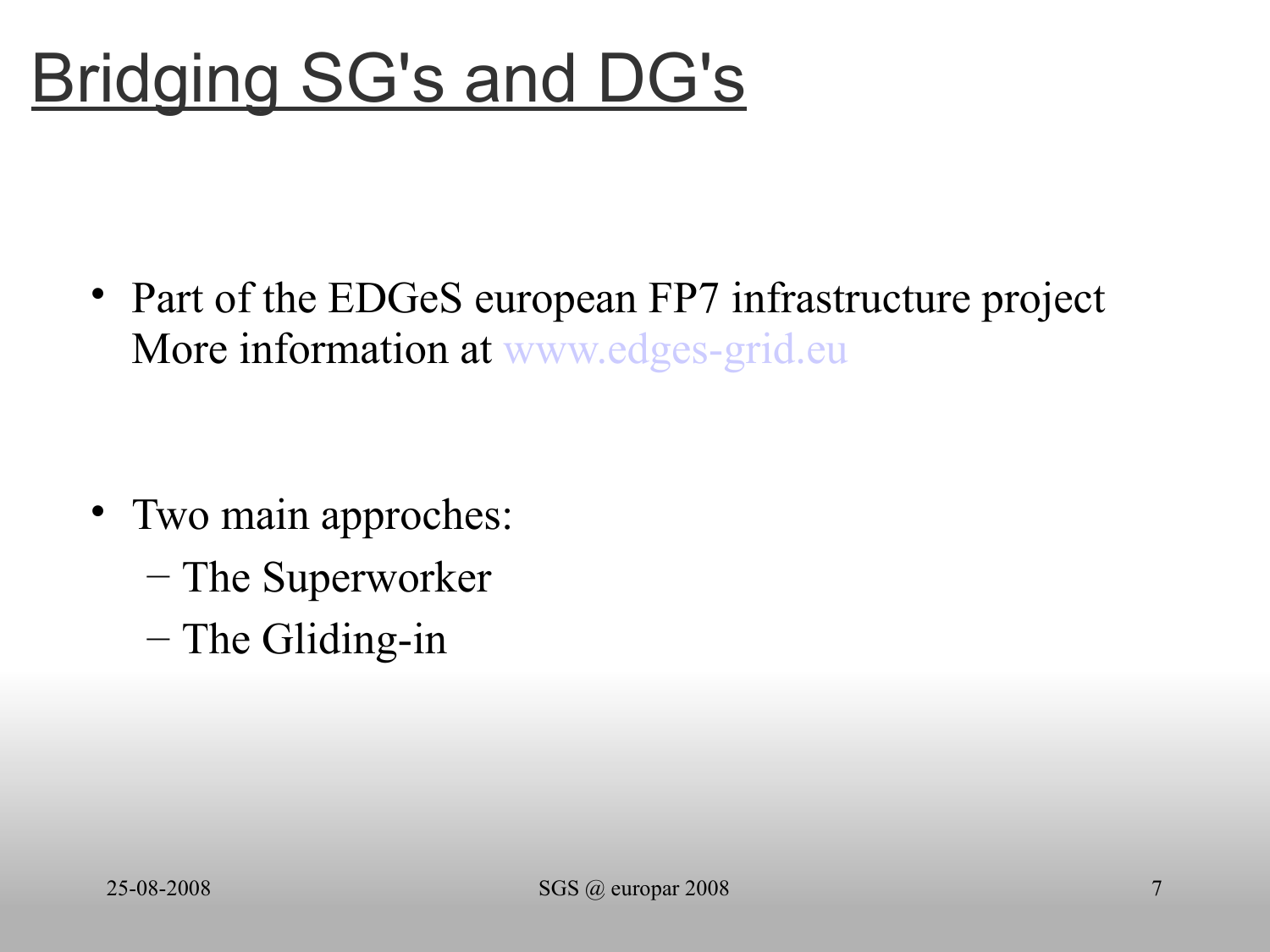# Bridging SG's and DG's

- The superworker approach:
	- proposed by the Lattice project and the SZTAKI Desktop Grid
	- is a centralized agent between DG and SG.
	- can be considered as a scheduler by itself

- It does not requires modification of the infrastructures
- Jobs are wrapped and then run on the grid with the good user id
- Since it's centralized, it can be a bottleneck
- Round trip per work unit is increased
- Single and low fault-tolerant point of failure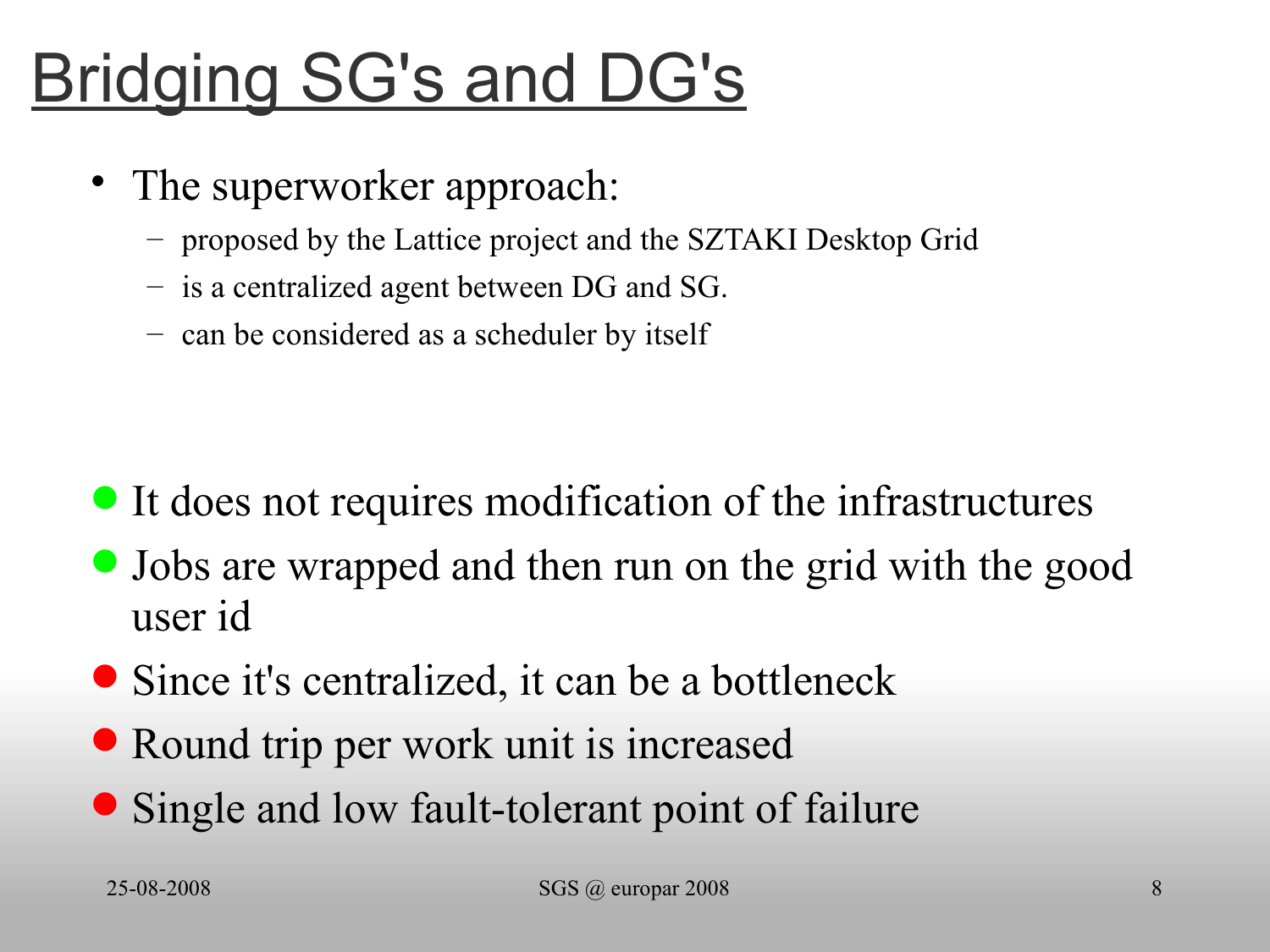# Bridging SG's and DG's

- The Gliding-in approach (aka Pilot Job):
	- Consist in running the DG worker on the SG as a regular task
	- At execution time, worker pulls and execute a job from DG server
	- It then returns the results to the DG server
	- can be considered as a scheduler by itself
- Load is balanced between grids
- Fault tolerant
- Performant due to direct link between DG server and SG computing element
- Pilot job owner may be different from final job owner. It then breaks grids security rules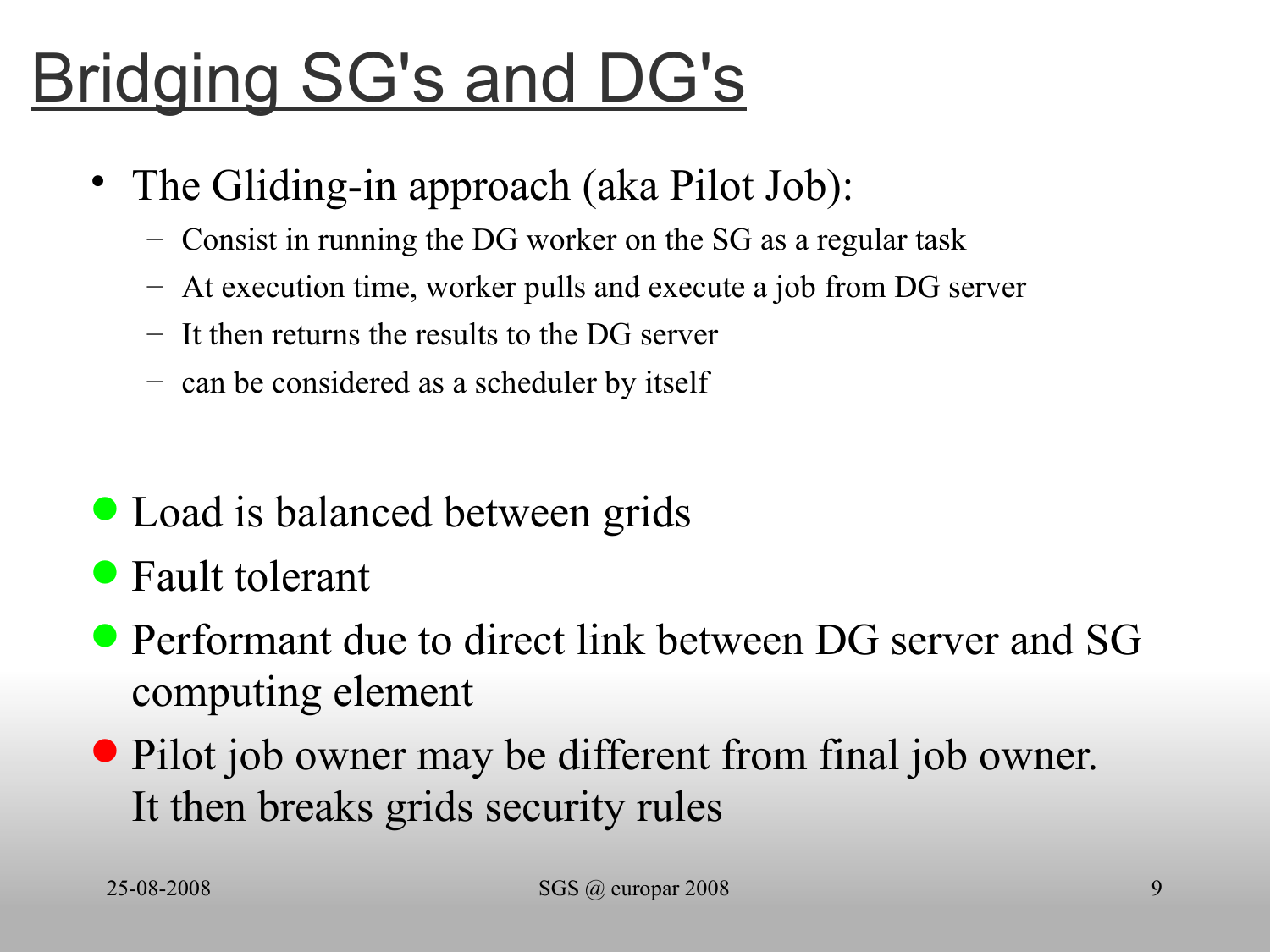#### SuperWorker VS Gliding-in

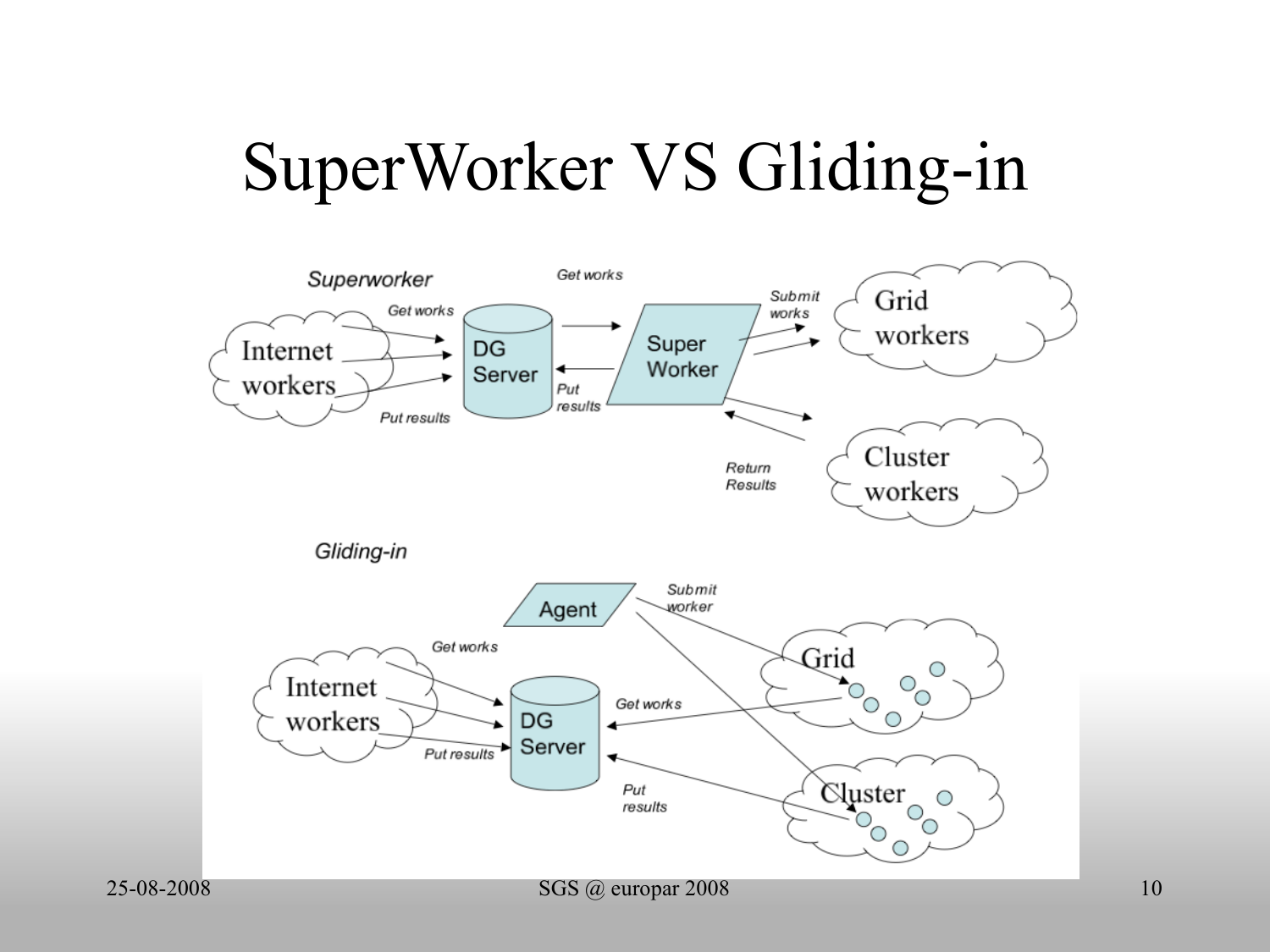- How to aggregate EGEE worker nodes in a XtremWeb platform?
- XtremWeb responsible for user authentication and workers integrity
- XtremWeb responsible for secured communications
- XtremWeb responsible for applications and results integrity
- XtremWeb responsible for logging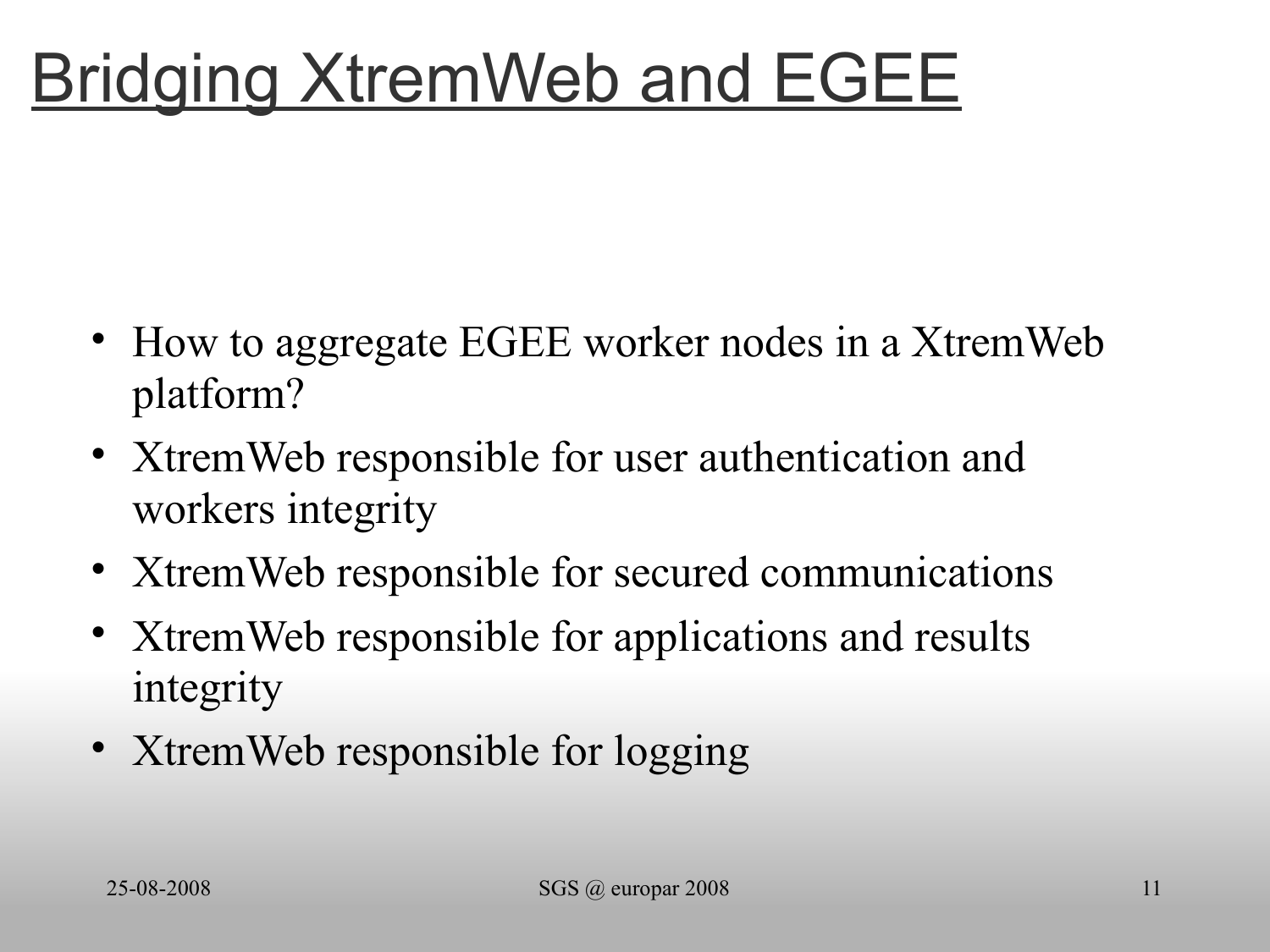- The Gliding-in technology has been prefered
- XtremWeb server must have a valid certificate
- Authentication ensured by:
	- user registration by XtremWeb coordinator
	- X.509 certification system integrated in XtremWeb
- Only users with a valid certificate may run jobs on EGEE
- XtremWeb worker software is submitted to EGEE using JSDL wrapper, and comes with a proxy of the user's certificate
- EGEE computing nodes integrity is ensured by the XtremWeb sandboxing features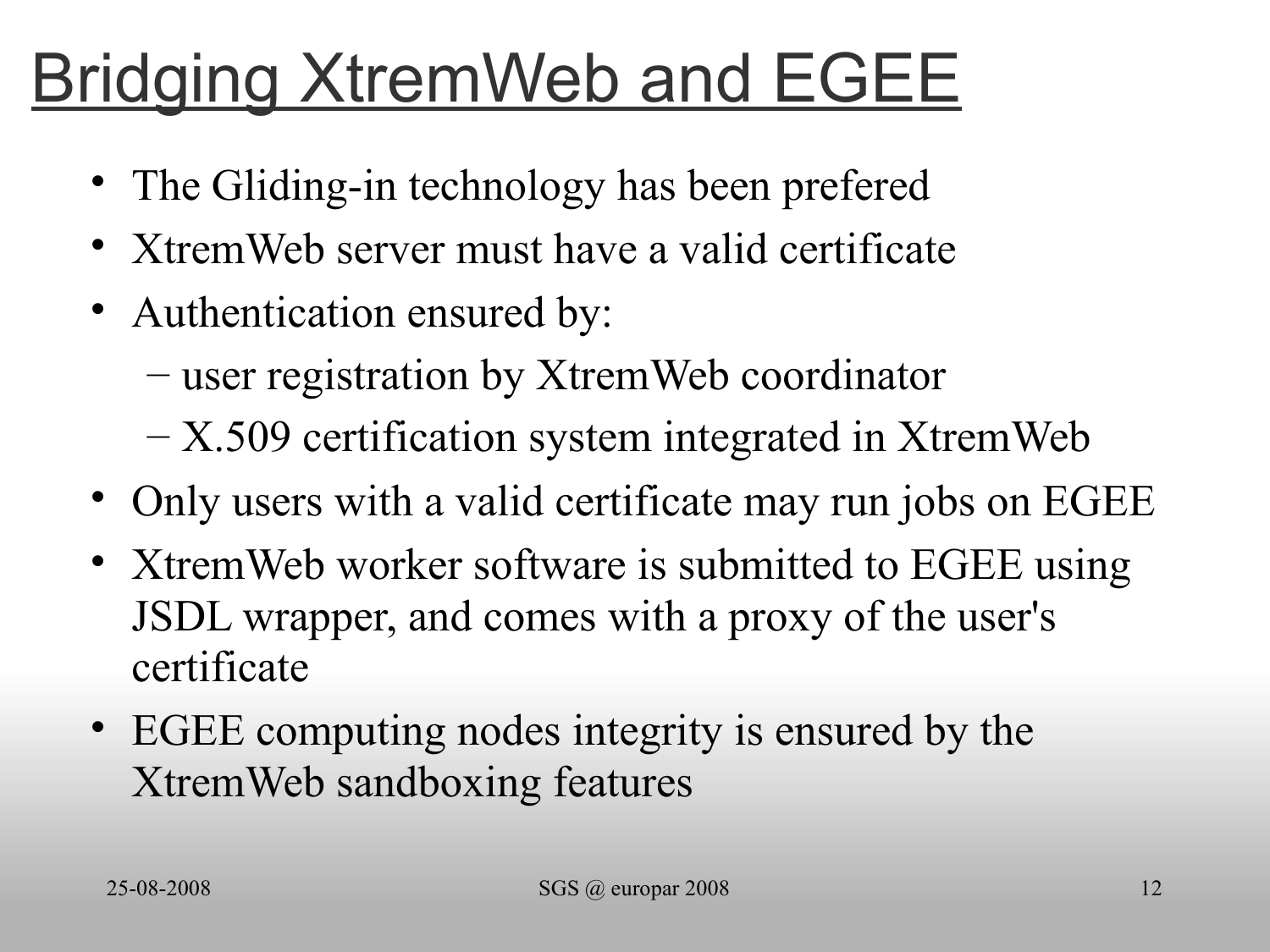- Applications, parameters and results are secured:
	- Inside XtremWeb thanks to its user rigths and access rights management system
	- Inside EGEE thanks to the central coordinator
- Outside, while transfer between the domains, security is ensured by:
	- encryption through SSL tunnels
	- workers connect to coordinator for which they have the public key
- This prevents from:
	- malicious persons that try to intercept and read connections
	- malicious persons to connect to coordinator
	- EGEE worker nodes to connect to a wrong coordinator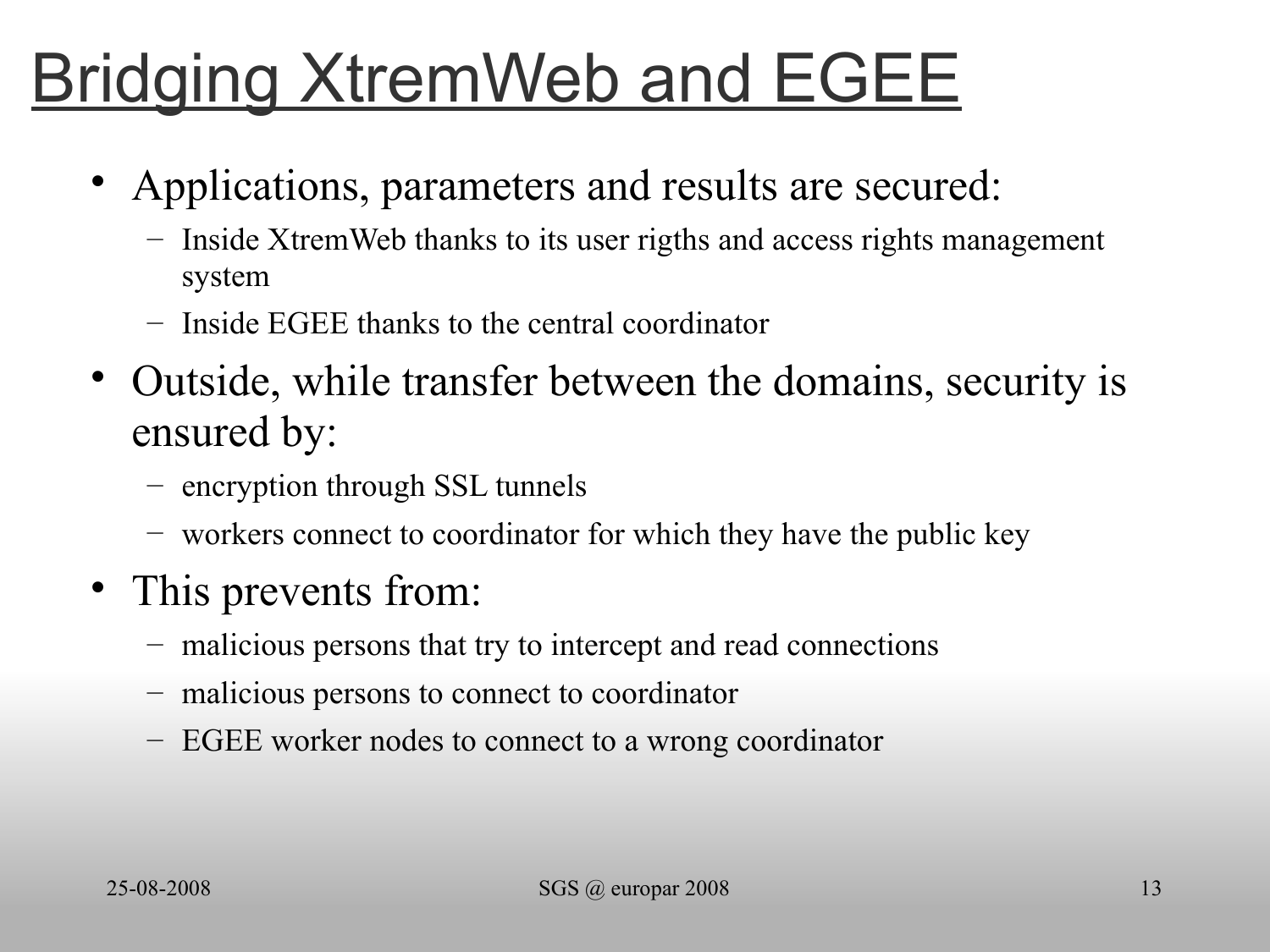- XtremWeb ensures its own security
- EGEE security level is achieved by user authentication, X.509 certification and sandboxing.
- Applications, parameters and results are secured by:
	- XtremWeb user rights and access rights systems
	- Secured communications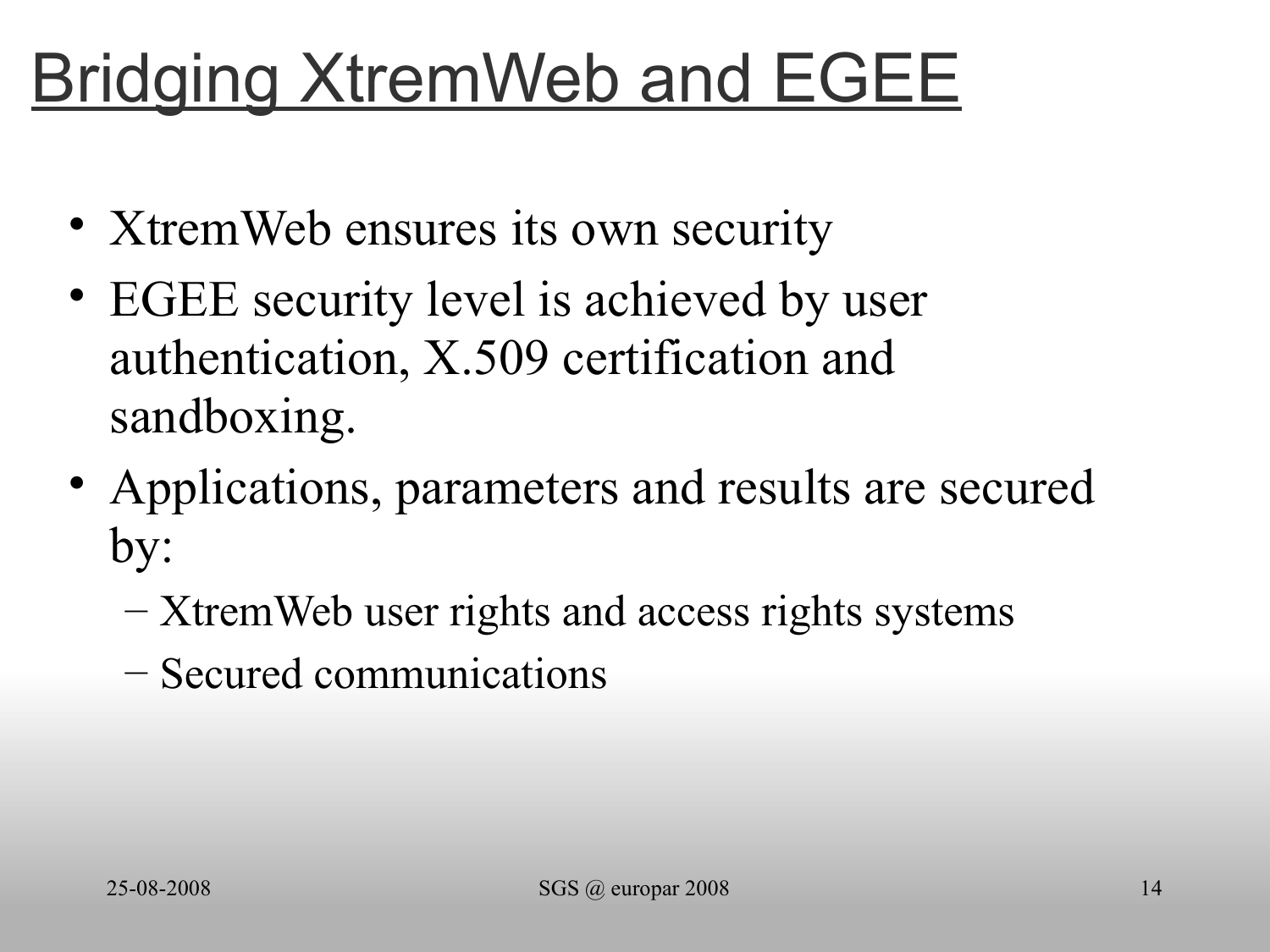#### Pilot Job Mechanism

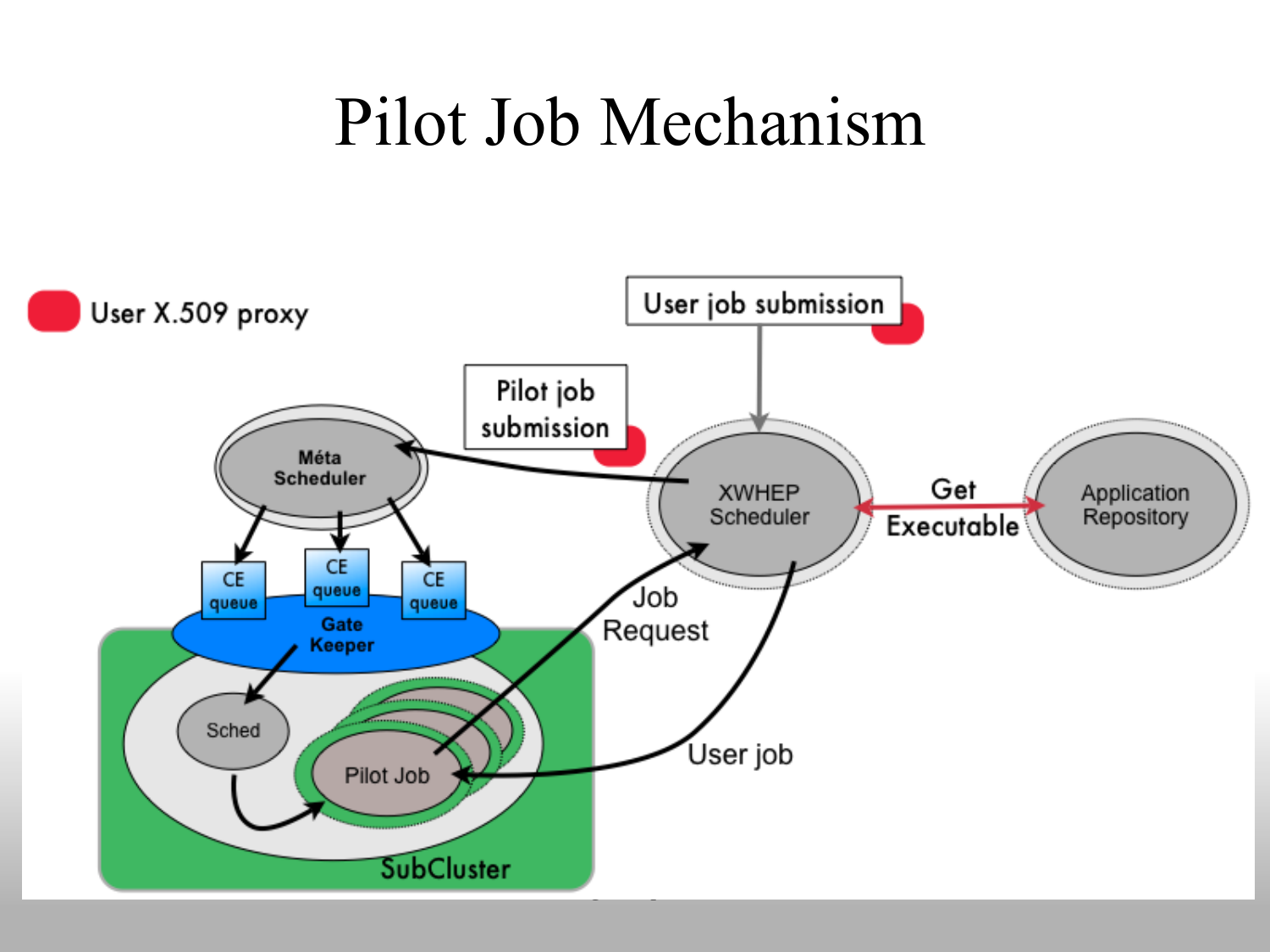#### XtremWeb to EGEE Performances

- 185 tasks sent to an XtremWeb platform of 34 volunteer PC's and 10 EGEE worker nodes
- Good distribution of the jobs among ressources
- Execution time depends on type of available ressources (OS, CPU...)

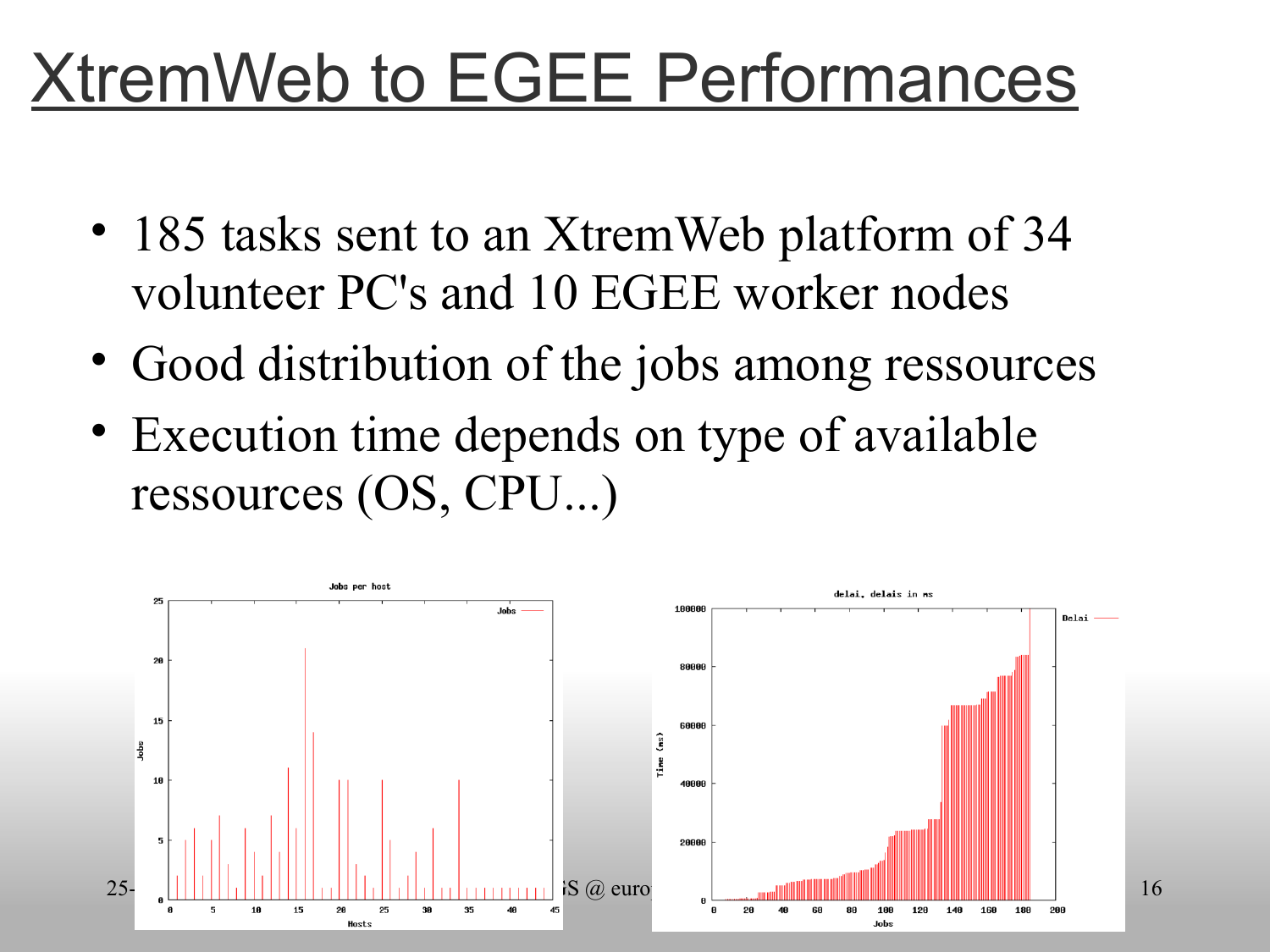#### **Conclusion**

- Gliding-in model may stress SG and DG security requirements
- Our implementation fills these gaps:
	- Anonymous users are segregated from certified ones
	- High security level for both the EGEE grid and volunteer PC's